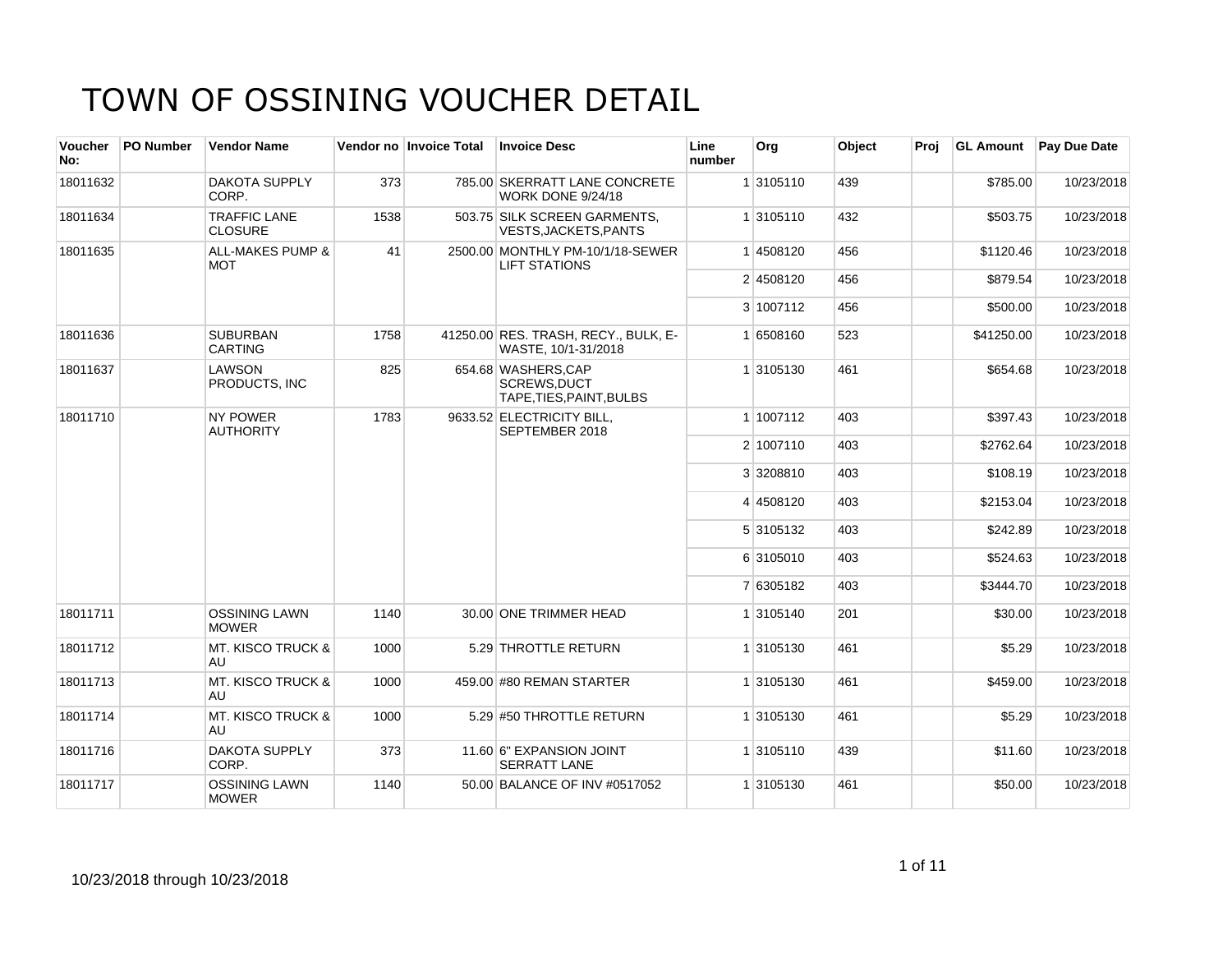| Voucher<br>No:    | <b>PO Number</b> | <b>Vendor Name</b>                    |      | Vendor no Invoice Total | <b>Invoice Desc</b>                                                          | Line<br>number | Org       | Object | Proi | <b>GL Amount</b> | <b>Pay Due Date</b> |
|-------------------|------------------|---------------------------------------|------|-------------------------|------------------------------------------------------------------------------|----------------|-----------|--------|------|------------------|---------------------|
| 18011718 20180141 |                  | <b>TRI-STATE</b><br><b>ENVIRONMEN</b> | 1546 |                         | 5163.25 ENVIRONMENTAL CLEANUP/<br><b>EMERGEN</b>                             |                | 1 3105110 | 439    |      | \$5163.25        | 10/23/2018          |
| 18011720          |                  | <b>BLUETARP</b><br>FINANCIAL,         | 1828 |                         | 153.97 CHAINSAW CHAPS                                                        |                | 1 3105140 | 499    |      | \$153.97         | 10/23/2018          |
| 18011722          |                  | WESTCHESTER<br>CTY DPW                | 1651 |                         | 4728.65 AUG 2018 MONTHLY BILL                                                |                | 1 6508160 | 522    |      | \$4728.65        | 10/23/2018          |
| 18011723          |                  | CON EDISON<br><b>CORPORATE</b>        | 319  |                         | 36.92 POND VEIW LANE PUMP                                                    |                | 14508120  | 403    |      | \$36.92          | 10/23/2018          |
| 18011724          |                  | <b>POGACT</b><br><b>EXCAVATING IN</b> | 1223 |                         | 160.00 TOP SOIL SKERRETT LANE                                                |                | 1 3105110 | 439    |      | \$160.00         | 10/23/2018          |
| 18011725          |                  | <b>SITEONE</b>                        | 2024 |                         | 262.52 LESCO METRO MIX MULCH<br><b>MASTER SHREDDED STRAW</b><br><b>STOCK</b> |                | 1 3105110 | 439    |      | \$262.52         | 10/23/2018          |
| 18011726          |                  | <b>CRYSTAL ROCK</b><br>WATER C        | 361  |                         | 52.17 WATER AND WATER COOLER                                                 |                | 1 3105110 | 483    |      | \$52.17          | 10/23/2018          |
| 18011729          |                  | ALL-WELD<br>PRODUCTS, C               | 43   |                         | 24.00 GASSES CYLIDERS IN<br>GARAGE                                           |                | 1 3105130 | 461    |      | \$24.00          | 10/23/2018          |
| 18011731          |                  | O'CONNOR,<br>MICHAEL G                | 1120 |                         | 39.90 10 CASES OF WATER                                                      |                | 1 3105010 | 483    |      | \$39.90          | 10/23/2018          |
| 18011760          |                  | <b>MANY'S EXPRESS</b><br>INC.         | 907  |                         | 820.00 STORAGE OF VOTING<br><b>MACHINES FOR MONTH OF</b><br>10/2018          |                | 1 1001450 | 43402  |      | \$820.00         | 10/23/2018          |
| 18011764          |                  | WILLIAMSON LAW<br><b>BOOK</b>         | 1673 |                         | 275.64 MINUTE BOOK GOLD<br>LETTERED ON SPINE                                 |                | 1 1001410 | 406    |      | \$275.64         | 10/23/2018          |
| 18011774          |                  | HUFF WILKES, LLP                      | 690  |                         | 127.49 TAX CERT REFUND 2015-2016<br>TAX YEAR 65 S.HIGHLAND                   |                | 1 1001930 | 45802  |      | \$98.44          | 10/23/2018          |
|                   |                  |                                       |      |                         |                                                                              |                | 2 6601930 | 45802  |      | \$29.05          | 10/23/2018          |
| 18011775          |                  | GRIFFIN, COOGAN,<br><b>SUL</b>        | 612  |                         | 3703.43 TAX CERT RFD 2017-2018 TX<br>YR HAWKES AVE                           |                | 1 1001930 | 45802  |      | \$173.89         | 10/23/2018          |
|                   |                  |                                       |      |                         |                                                                              |                | 2 100010  | 1001   |      | \$176.37         | 10/23/2018          |
|                   |                  |                                       |      |                         |                                                                              |                | 3 2001930 | 45802  |      | \$676.06         | 10/23/2018          |
|                   |                  |                                       |      |                         |                                                                              |                | 4 200010  | 1001   |      | \$597.33         | 10/23/2018          |
|                   |                  |                                       |      |                         |                                                                              |                | 5 3101930 | 45802  |      | \$673.28         | 10/23/2018          |
|                   |                  |                                       |      |                         |                                                                              |                | 6 310010  | 1001   |      | \$594.92         | 10/23/2018          |
|                   |                  |                                       |      |                         |                                                                              |                | 7 5001930 | 45802  |      | \$12.21          | 10/23/2018          |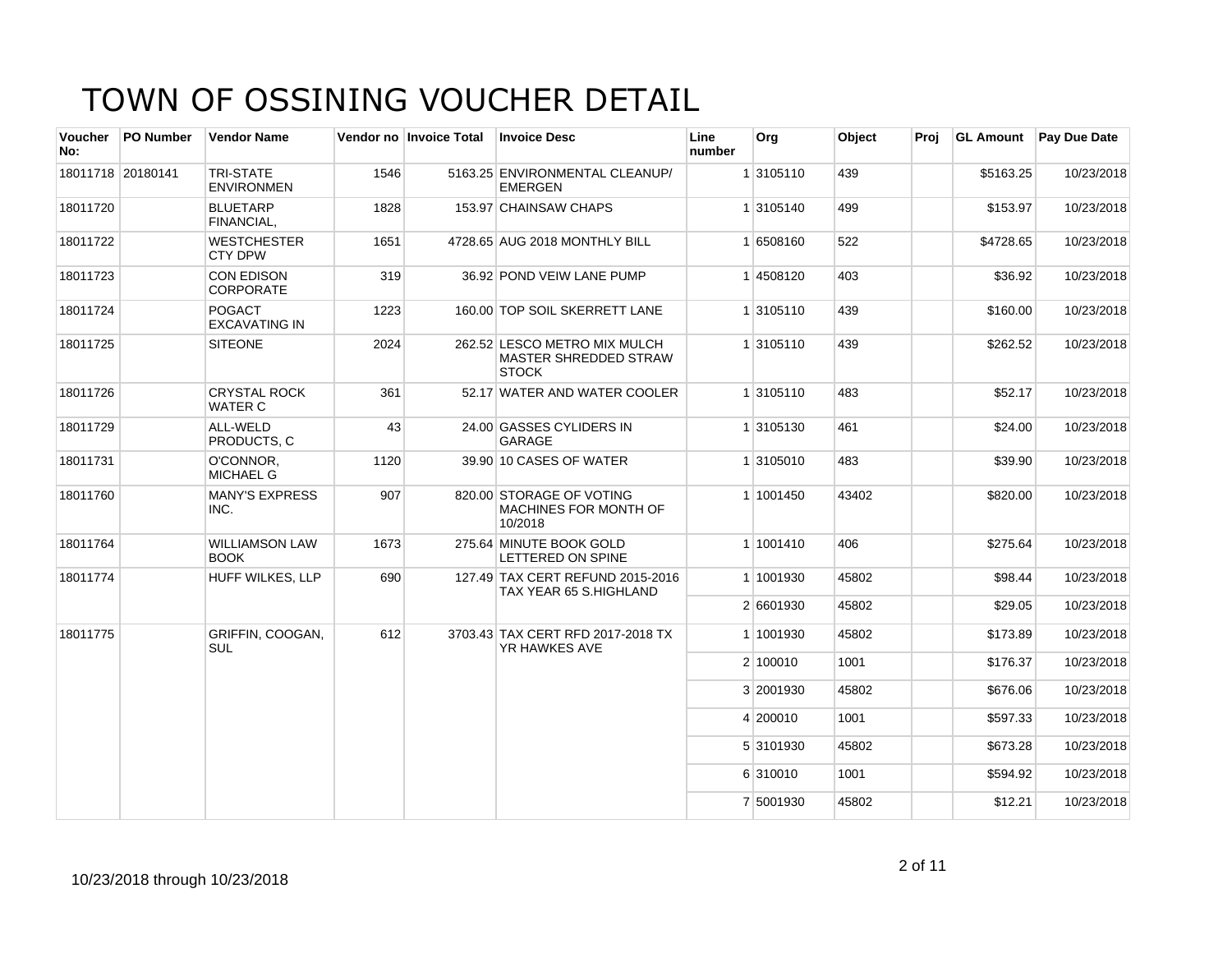| <b>Voucher</b><br>No: | <b>PO Number</b> | <b>Vendor Name</b>                        |      | Vendor no Invoice Total | <b>Invoice Desc</b>                                         | Line<br>number | Org        | Object | Proi | <b>GL Amount</b> | Pay Due Date |
|-----------------------|------------------|-------------------------------------------|------|-------------------------|-------------------------------------------------------------|----------------|------------|--------|------|------------------|--------------|
| 18011775              |                  | GRIFFIN, COOGAN,<br>SUL                   | 612  |                         | 3703.43 TAX CERT RFD 2017-2018 TX<br>YR HAWKES AVE          |                | 8 500010   | 1001   |      | \$12.84          | 10/23/2018   |
|                       |                  |                                           |      |                         |                                                             |                | 9 6301930  | 45802  |      | \$21.43          | 10/23/2018   |
|                       |                  |                                           |      |                         |                                                             |                | 10 630010  | 1001   |      | \$21.08          | 10/23/2018   |
|                       |                  |                                           |      |                         |                                                             |                | 11 6401930 | 45802  |      | \$172.55         | 10/23/2018   |
|                       |                  |                                           |      |                         |                                                             |                | 12 640010  | 1001   |      | \$178.64         | 10/23/2018   |
|                       |                  |                                           |      |                         |                                                             |                | 13 6501930 | 45802  |      | \$143.18         | 10/23/2018   |
|                       |                  |                                           |      |                         |                                                             |                | 14 650010  | 1001   |      | \$151.23         | 10/23/2018   |
|                       |                  |                                           |      |                         |                                                             |                | 15 6601930 | 45802  |      | \$49.34          | 10/23/2018   |
|                       |                  |                                           |      |                         |                                                             |                | 16 660010  | 1001   |      | \$49.08          | 10/23/2018   |
| 18011776              |                  | <b>GREATER</b><br><b>OSSINING TEL</b>     | 604  |                         | 400.00 GO-TV SERVICES, OCTOBER<br>1-9 2018                  |                | 1 1001650  | 400    |      | \$200.00         | 10/23/2018   |
|                       |                  |                                           |      |                         |                                                             |                | 2 2001650  | 400    |      | \$200.00         | 10/23/2018   |
| 18011779              |                  | <b>SILVERBERG</b><br>ZALANTIS,            | 1404 |                         | 5600.00 MONTHLY RETAINER-<br>SEPTEMBER 2018                 |                | 1 1001420  | 458    |      | \$2800.00        | 10/23/2018   |
|                       |                  |                                           |      |                         |                                                             |                | 2 2001420  | 458    |      | \$2800.00        | 10/23/2018   |
| 18011780              |                  | <b>Z FLAG STORE</b>                       | 2273 |                         | 3103.00 (200) AMERICAN STICK FLAGS<br>& (24) GRAVE MARKERS  |                | 1 1006510  | 413    |      | \$3103.00        | 10/23/2018   |
| 18011781              |                  | <b>NYS EMPLOYEES</b><br><b>HEALTH</b>     | 1713 |                         | 114097.61 NOVEMBER 2018 MEDICAL<br><b>BILL</b>              |                | 1 1009060  | 800    |      | \$55505.78       | 10/23/2018   |
|                       |                  |                                           |      |                         |                                                             |                | 2 2009060  | 800    |      | \$21970.82       | 10/23/2018   |
|                       |                  |                                           |      |                         |                                                             |                | 3 3109060  | 800    |      | \$35604.21       | 10/23/2018   |
|                       |                  |                                           |      |                         |                                                             |                | 4 3209060  | 800    |      | \$1016.80        | 10/23/2018   |
| 18011782              |                  | <b>COMPLUS DATA</b><br><b>INNOVAT</b>     | 1815 |                         | 4513.00 COMPLUS COLLECTIONS FOR<br>SEPTEMBER 2018           |                | 1 1001130  | 400    |      | \$4513.00        | 10/23/2018   |
| 18011783              |                  | <b>BOB'S ARMY &amp;</b><br><b>NAVY ST</b> | 177  |                         | 46.00 WORK SHIRTS (WALKER)                                  |                | 1 1006772  | 435    |      | \$46.00          | 10/23/2018   |
| 18011785              |                  | <b>MOMMY'S TAXI</b>                       | 2279 |                         | 1045.00 REIMBURSEMENT OF TAXI<br>COUPONS, 220 @ \$4.75/EACH |                | 1 1006772  | 429    |      | \$1045.00        | 10/23/2018   |
| 18011787              |                  | <b>HARTFORD</b><br>PROVISION C            | 1732 |                         | 392.47 FOOD WIN                                             |                | 1 1006773  | 423    |      | \$392.47         | 10/23/2018   |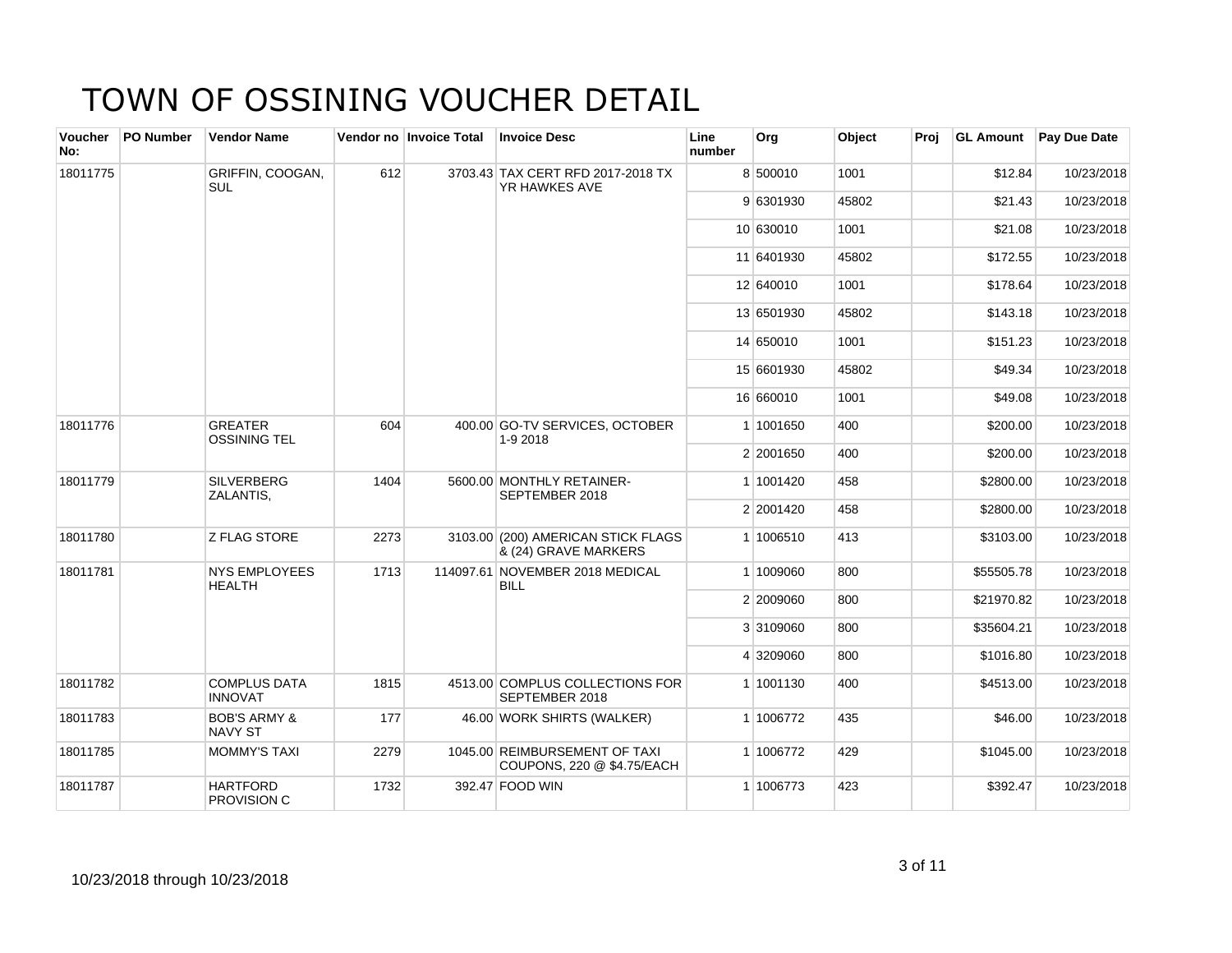| <b>Voucher</b><br>No: | <b>PO Number</b> | <b>Vendor Name</b>                    |      | Vendor no Invoice Total | <b>Invoice Desc</b>                                                  | Line<br>number | Org       | <b>Object</b> | Proi | <b>GL Amount</b> | <b>Pay Due Date</b> |
|-----------------------|------------------|---------------------------------------|------|-------------------------|----------------------------------------------------------------------|----------------|-----------|---------------|------|------------------|---------------------|
| 18011789              |                  | <b>GM DIRECT</b><br><b>DISTRIBUTO</b> | 1795 |                         | 25.76 BREAD WIN                                                      |                | 1 1006773 | 423           |      | \$25.76          | 10/23/2018          |
| 18011798              |                  | <b>GM DIRECT</b><br><b>DISTRIBUTO</b> | 1795 |                         | 24.24 BREAD WIN                                                      |                | 1 1006773 | 423           |      | \$24.24          | 10/23/2018          |
| 18011799              |                  | STAPLES INC. &<br><b>SUBSI</b>        | 1439 |                         | 13.40 OFFICE SUPPLIES                                                |                | 1 1001220 | 406           |      | \$13.40          | 10/23/2018          |
| 18011800              |                  | LOVELL, WANDA                         | 2881 |                         | 50.00 INTERPRETER SERVICES.<br>2.5HRS @ \$20/HR                      |                | 1 1001110 | 453           |      | \$25.00          | 10/23/2018          |
|                       |                  |                                       |      |                         |                                                                      |                | 2 1001130 | 453           |      | \$25.00          | 10/23/2018          |
| 18011801              |                  | STAPLES INC. &<br><b>SUBSI</b>        | 1439 |                         | 250.23 PAPER, MOUSEPAD, SKID<br><b>MATS</b>                          |                | 1 1001110 | 406           |      | \$250.23         | 10/23/2018          |
| 18011802              |                  | <b>PRECISE</b><br>TRANSLATION.        | 1235 |                         | 225.00 MANDARIN TRANSLATOR FOR<br><b>CRIMINAL CASE</b>               |                | 1 1001110 | 453           |      | \$225.00         | 10/23/2018          |
| 18011803              |                  | LOVELL, WANDA                         | 2881 |                         | 50.00 INTERPRETER SERVICES.<br>2.5HRS @ \$20/HR                      |                | 1 1001110 | 453           |      | \$50.00          | 10/23/2018          |
| 18011804              |                  | <b>RIVERA, CARLOS</b>                 | 2882 |                         | 70.00 INTERPRETER SERVICES.<br>3.5HRS @ \$20/HR                      |                | 1 1001110 | 453           |      | \$70.00          | 10/23/2018          |
| 18011805              |                  | MALONE, ANN<br>CARROLL                | 901  |                         | 42.87 DESIGN AND PURCHASE.<br>2019 CALENDAR FOR COURT<br><b>ROOM</b> |                | 1 1001110 | 406           |      | \$42.87          | 10/23/2018          |
| 18011806              |                  | <b>NEOFUNDS BY</b><br><b>NEOPOST</b>  | 1028 |                         | 1060.96 POSTAGE FOR 16 CROTON                                        |                | 1 1001620 | 405           |      | \$1060.96        | 10/23/2018          |
| 18011807              |                  | STAPLES INC. &<br><b>SUBSI</b>        | 1439 |                         | 112.59 COPY PAPER                                                    |                | 1 1001620 | 406           |      | \$112.59         | 10/23/2018          |
| 18011808              |                  | STAPLES INC. &<br><b>SUBSI</b>        | 1439 |                         | 82.46 CYAN TONER FOR<br><b>SUPERVISORS</b>                           |                | 1 1001220 | 406           |      | \$82.46          | 10/23/2018          |
| 18011810              |                  | ARCO CLEANING                         | 76   |                         | 525.00 COURTHOUSE CLEANING,<br>OCTOBER 2018                          |                | 1 1001110 | 407           |      | \$525.00         | 10/23/2018          |
| 18011827              |                  | <b>XEROX FINANCIAL</b><br><b>SERV</b> | 1692 |                         | 133.15 SENIORS COPIER, 10/3-11/2                                     |                | 1 1006772 | 201           |      | \$133.15         | 10/23/2018          |
| 18011828              |                  | DE LAGE LANDEN                        | 386  |                         | 380.00 COURT & SUPERVISORS<br>COPIER, OCTOBER 2018                   |                | 1 1001110 | 407           |      | \$149.58         | 10/23/2018          |
|                       |                  |                                       |      |                         |                                                                      |                | 2 1001620 | 407           |      | \$230.42         | 10/23/2018          |
| 18011829              |                  | <b>CRAIG COMPANY</b>                  | 2041 |                         | 950.00 TREE WARDEN SVCS 4/17-<br>10/15 (VARIOUS APPLS)               |                | 1 2003620 | 400           |      | \$950.00         | 10/23/2018          |
| 18011830              |                  | ZACHACZ,<br><b>MADELINE</b>           | 1729 |                         | 19.98 (2) SQUARE CARD READERS<br>FOR HAYRIDE                         |                | 1 1007550 | 413           |      | \$19.98          | 10/23/2018          |
| 18011831              |                  | ZACHACZ,<br><b>MADELINE</b>           | 1729 |                         | 47.52 REIMBURSEMENT- FOG JUICE<br>FOR HAYRIDE                        |                | 1 1007550 | 413           |      | \$47.52          | 10/23/2018          |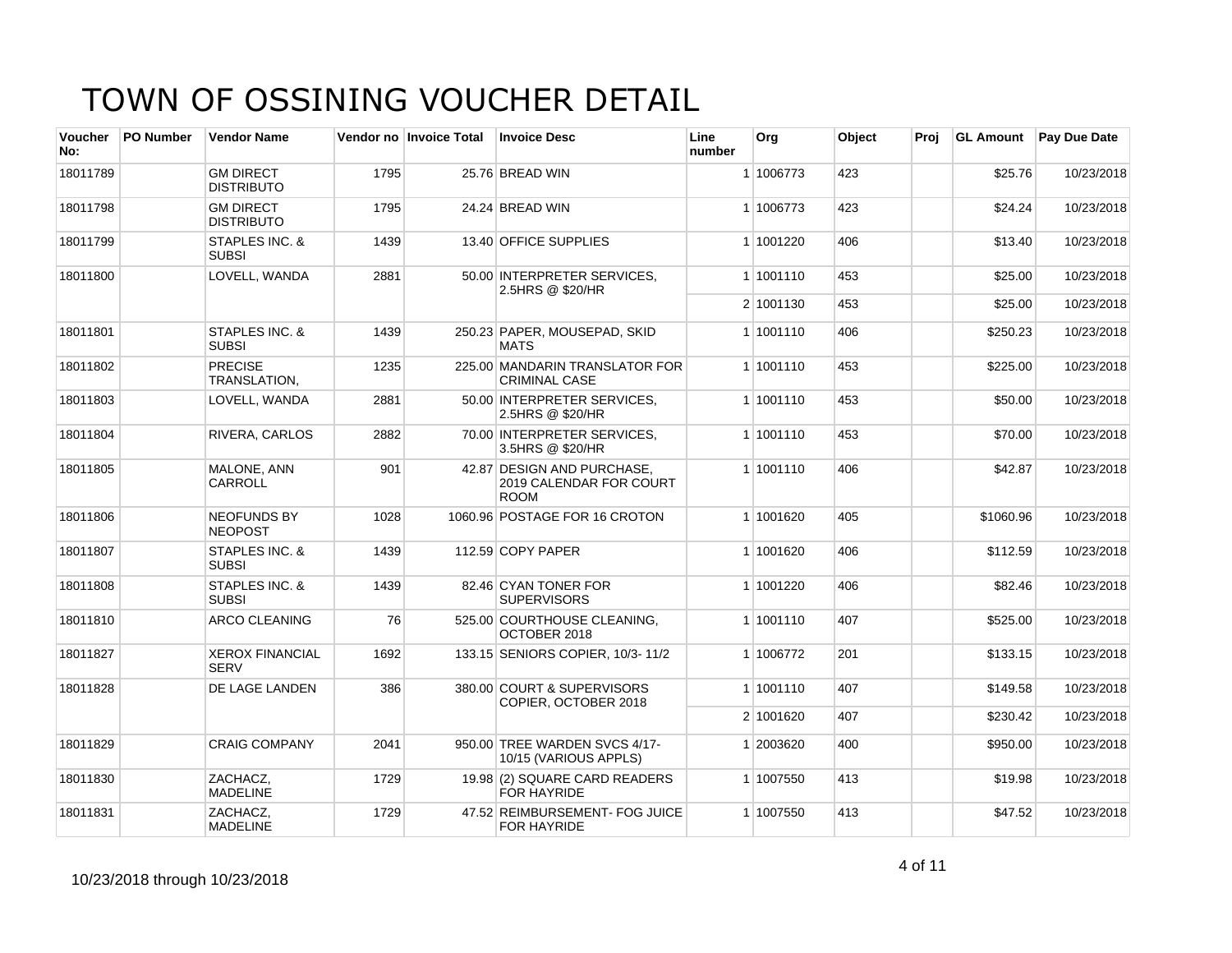| Voucher<br>No: | <b>PO Number</b> | <b>Vendor Name</b>                    |      | Vendor no Invoice Total | <b>Invoice Desc</b>                                    | Line<br>number | Org       | Object | Proj | <b>GL Amount</b> | <b>Pay Due Date</b> |
|----------------|------------------|---------------------------------------|------|-------------------------|--------------------------------------------------------|----------------|-----------|--------|------|------------------|---------------------|
| 18011832       |                  | <b>RICOH AMERICA</b><br>CORP.         | 1287 |                         | 48.52 COPIER IMAGE CONTRACT,<br>8/4/18-9/3/18          |                | 1 1001330 | 409    |      | \$48.52          | 10/23/2018          |
| 18011833       |                  | <b>RICOH AMERICA</b><br>CORP.         | 1287 |                         | 133.14 COPIER IMAGE CONTRACT.<br>$9/4/18 - 10/3/18$    |                | 1 1001330 | 409    |      | \$133.14         | 10/23/2018          |
| 18011834       |                  | <b>FEDERAL EXPRESS</b>                | 506  |                         | 28.74 SCHOOL TAX BILL PAPER<br>MAILED TO NEXXLINX      |                | 1 1001330 | 405    |      | \$28.74          | 10/23/2018          |
| 18011835       |                  | <b>CUMMINS-ALLISON</b>                | 2002 |                         | 252.00 CAR/LAR LICENSE, 25K<br><b>ITEMS, DBM</b>       |                | 1 1001330 | 400    |      | \$252.00         | 10/23/2018          |
| 18011836       |                  | AT&T                                  | 93   |                         | 48.71 AT&T CHARGES, OCTOBER<br>2018                    |                | 1 1001650 | 402    |      | \$29.78          | 10/23/2018          |
|                |                  |                                       |      |                         |                                                        |                | 2 2003620 | 402    |      | \$18.93          | 10/23/2018          |
| 18011837       |                  | <b>STARTER FOOD</b><br>CORP. C        | 1441 |                         | 6.07 FOOD WIN                                          |                | 1 1006773 | 423    |      | \$6.07           | 10/23/2018          |
| 18011838       |                  | STARTER FOOD<br>CORP. C               | 1441 |                         | 22.44 FOOD WIN                                         |                | 1 1006773 | 423    |      | \$22.44          | 10/23/2018          |
| 18011839       |                  | <b>STARTER FOOD</b><br>CORP. C        | 1441 |                         | 72.56 FOOD WIN                                         |                | 1 1006773 | 423    |      | \$72.56          | 10/23/2018          |
| 18011840       |                  | <b>STARTER FOOD</b><br>CORP. C        | 1441 |                         | 34.46 FOOD WIN                                         |                | 1 1006773 | 423    |      | \$34.46          | 10/23/2018          |
| 18011841       |                  | <b>STARTER FOOD</b><br>CORP. C        | 1441 |                         | 28.23 FOOD WIN                                         |                | 1 1006773 | 423    |      | \$28.23          | 10/23/2018          |
| 18011842       |                  | <b>STARTER FOOD</b><br>CORP. C        | 1441 |                         | 55.85 FOOD WIN                                         |                | 1 1006773 | 423    |      | \$55.85          | 10/23/2018          |
| 18011843       |                  | <b>STARTER FOOD</b><br>CORP. C        | 1441 |                         | 49.07 FOOD WIN                                         |                | 1 1006773 | 423    |      | \$49.07          | 10/23/2018          |
| 18011844       |                  | <b>CON EDISON</b><br><b>CORPORATE</b> | 319  |                         | 51.59 DALE CEMETERY GAS<br>CHARGES, 8/23 - 9/24        |                | 1 3208810 | 404    |      | \$51.59          | 10/23/2018          |
| 18011845       |                  | <b>OSSINING LAWN</b><br><b>MOWER</b>  | 1140 |                         | 350.00 TRIMMER FOR DALE<br><b>CEMETERY</b>             |                | 1 3208810 | 432    |      | \$350.00         | 10/23/2018          |
| 18011846       |                  | <b>OSSINING LAWN</b><br><b>MOWER</b>  | 1140 |                         | 200.00 OIL FOR DALE CEMETERY                           |                | 1 3208810 | 432    |      | \$200.00         | 10/23/2018          |
| 18011847       |                  | <b>OPTIMUM -</b><br><b>CABLEVISIO</b> | 1129 |                         | 29.95 DALE CEMETERY PHONE &<br>INTERNET, 10/16 - 11/15 |                | 1 3208810 | 402    |      | \$29.95          | 10/23/2018          |
| 18011848       |                  | HOME DEPOT<br><b>CREDIT SE</b>        | 671  |                         | 88.48 SUPPLIES FOR DALE<br><b>CEMETERY</b>             |                | 1 3208810 | 432    |      | \$88.48          | 10/23/2018          |
| 18011849       |                  | <b>MT. KISCO TRUCK &amp;</b><br>AU    | 1000 |                         | 79.27 REPAIRS TO KUBATA                                |                | 1 3208810 | 432    |      | \$79.27          | 10/23/2018          |
| 18011850       |                  | <b>CARTOGRAPHICS</b>                  | 2061 |                         | 1975.00 TAX MAP MAINTENANCE                            |                | 1 1001355 | 400    |      | \$1975.00        | 10/23/2018          |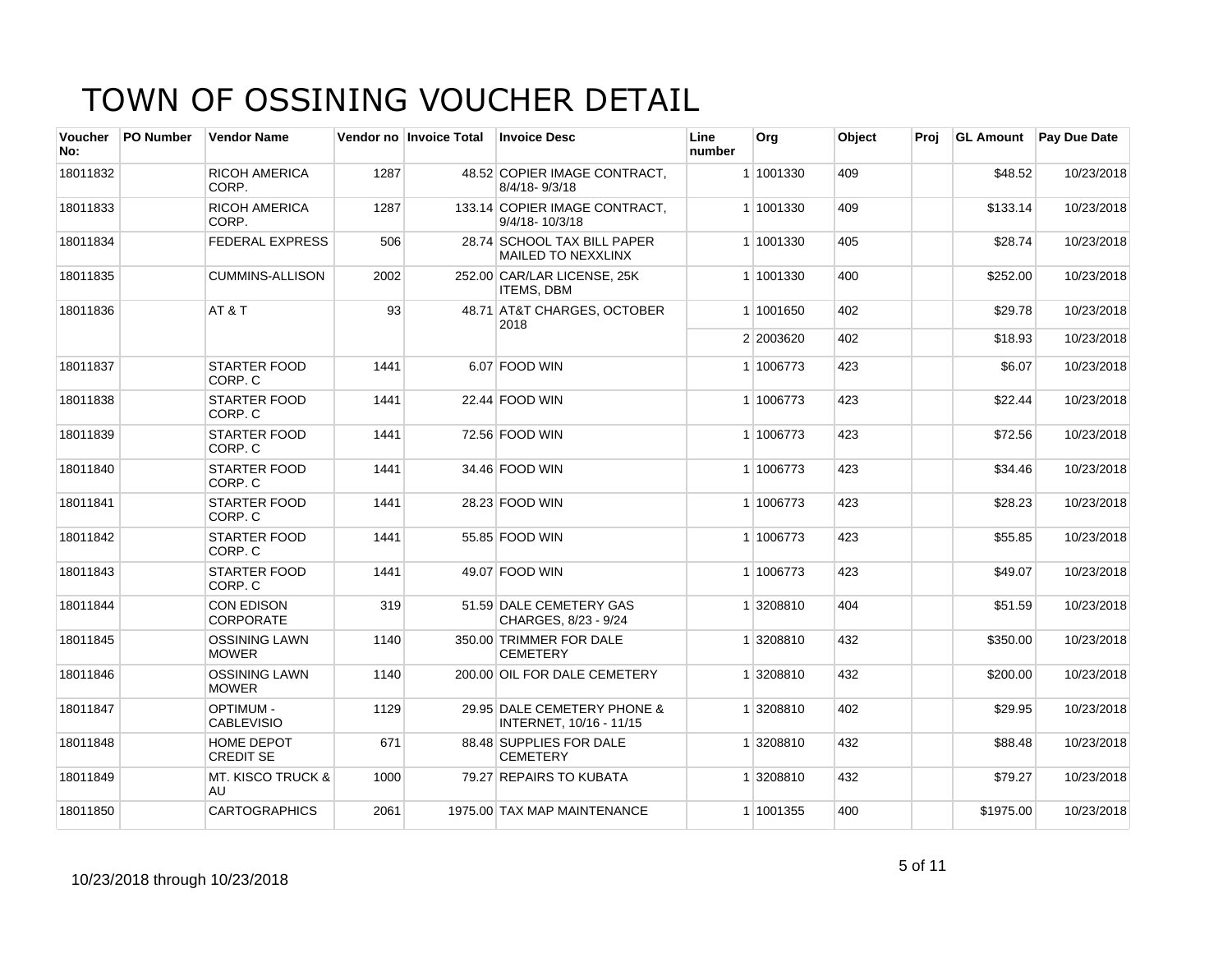| Voucher<br>No: | <b>PO Number</b>  | <b>Vendor Name</b>                    |      | Vendor no Invoice Total | <b>Invoice Desc</b>                                                 | Line<br>number | <b>Org</b> | Object | Proi | <b>GL Amount</b> | <b>Pay Due Date</b> |
|----------------|-------------------|---------------------------------------|------|-------------------------|---------------------------------------------------------------------|----------------|------------|--------|------|------------------|---------------------|
| 18011851       |                   | <b>ADVANCE AUTO</b><br><b>PARTS</b>   | 2238 |                         | 28.47 SUPPLIES FOR DALE<br><b>CEMETERY</b>                          |                | 1 3208810  | 432    |      | \$28.47          | 10/23/2018          |
| 18011852       |                   | STEPHEN TILLY,<br>ARCHI               | 1449 |                         | 375.00 MEETING ON DALE<br><b>CEMETERY COTTAGE</b>                   |                | 1 3708810  | 200    | 5207 | \$375.00         | 10/23/2018          |
| 18011853       |                   | <b>CARTOGRAPHICS</b>                  | 2061 |                         | 2400.00 WEBGIS SUPPORT                                              |                | 1 1001355  | 400    |      | \$2400.00        | 10/23/2018          |
| 18011854       |                   | DE LAGE LANDEN                        | 386  |                         | 122.85 PERIOD OF PERFORMANCE<br>10/01/2018-10/31/2018               |                | 1 1001355  | 407    |      | \$122.85         | 10/23/2018          |
| 18011855       |                   | <b>GLOBAL</b><br><b>INDUSTRIAL EQ</b> | 590  |                         | 282.80 SUPPLIES FOR DALE<br><b>CEMETERY</b>                         |                | 1 3208810  | 432    |      | \$282.80         | 10/23/2018          |
|                | 18011856 20180077 | <b>ATLANTIC MOBILE</b>                | 2040 |                         | 903.50 MONUMENT CONCRETE FOR<br><b>DALE CEMETERY</b>                |                | 1 3208810  | 432    |      | \$903.50         | 10/23/2018          |
| 18011857       |                   | ARCO CLEANING                         | 76   |                         | 115.00 CONTRACT CLEANING AT<br>DALE CEMETERY, 10/1 - 10/31          |                | 1 3208810  | 406    |      | \$115.00         | 10/23/2018          |
| 18011858       |                   | <b>WESTFAIR</b><br><b>COMMUNICATI</b> | 1664 |                         | 60.00 SUBSCRIPTION RENEWAL                                          |                | 1 1001355  | 400    |      | \$60.00          | 10/23/2018          |
| 18011859       |                   | <b>DAKOTA SUPPLY</b><br>CORP.         | 373  |                         | 63.00 6 YDS ITEM 4 FOR DALE<br><b>CEMETERY</b>                      |                | 1 3208810  | 432    |      | \$63.00          | 10/23/2018          |
| 18011861       |                   | <b>POGACT</b><br><b>EXCAVATING IN</b> | 1223 |                         | 120.00 SCREENED TOPSOIL FOR<br><b>DALE CEMETERY</b>                 |                | 1 3208810  | 432    |      | \$120.00         | 10/23/2018          |
| 18011906       |                   | <b>OSSINING</b><br><b>VOLUNTEER</b>   | 1149 |                         | 588.50 REIMBURSEMENT FROM<br><b>CROTON, BACK BILLING Q3</b><br>2018 |                | 1 6604540  | 520    |      | \$588.50         | 10/23/2018          |
| 18011910       |                   | <b>OSSINING</b><br><b>VOLUNTEER</b>   | 1149 |                         | 15840.00 REIMBURSEMENT FROM<br>CROTON, 11/1 - 11/30                 |                | 1 6604540  | 520    |      | \$15840.00       | 10/23/2018          |
| 18011911       |                   | <b>OSSINING</b><br><b>VOLUNTEER</b>   | 1149 |                         | 16368.00 REIMBURSEMENT FROM<br>CROTON, 10/1 - 10/31                 |                | 1 6604540  | 520    |      | \$16368.00       | 10/23/2018          |
| 18011920       |                   | CALL-A-HEAD<br>CORP.                  | 232  |                         | 36.50 RENTAL OF FOOTBALL FIELD<br>UNIT, 10/1 - 10/31                |                | 1 1007110  | 485    |      | \$36.50          | 10/23/2018          |
| 18011923       |                   | CALL-A-HEAD<br>CORP.                  | 232  |                         | 36.50 RENTAL OF COMMUNITY<br>GARDEN UNIT, 10/1 - 10/31              |                | 1 1007110  | 485    |      | \$36.50          | 10/23/2018          |
| 18011925       |                   | ALL-WELD<br>PRODUCTS, C               | 43   |                         | 30.00 ACCT #01285 RENTAL OF<br><b>RYDER SHOP TANKS</b>              |                | 1 1007110  | 485    |      | \$30.00          | 10/23/2018          |
| 18011927       |                   | <b>OPTIMUM-</b><br><b>CABLEVISIO</b>  | 1129 |                         | 40.48 RYDER PARK PHONE &<br>INTERNET, 10/8 - 11/7                   |                | 1 1007110  | 402    |      | \$40.48          | 10/23/2018          |
| 18011929       |                   | <b>VERIZON</b>                        | 1599 |                         | 168.80 CLAC PHONE & INTERNET,<br>$10/1 - 10/31$                     |                | 1 1007110  | 402    |      | \$168.80         | 10/23/2018          |
| 18011931       |                   | <b>POGACT</b><br><b>EXCAVATING IN</b> | 1223 |                         | 80.00 SCREENED TOPSOIL FOR<br><b>GERLACH</b>                        |                | 1 3707110  | 200    | 5205 | \$80.00          | 10/23/2018          |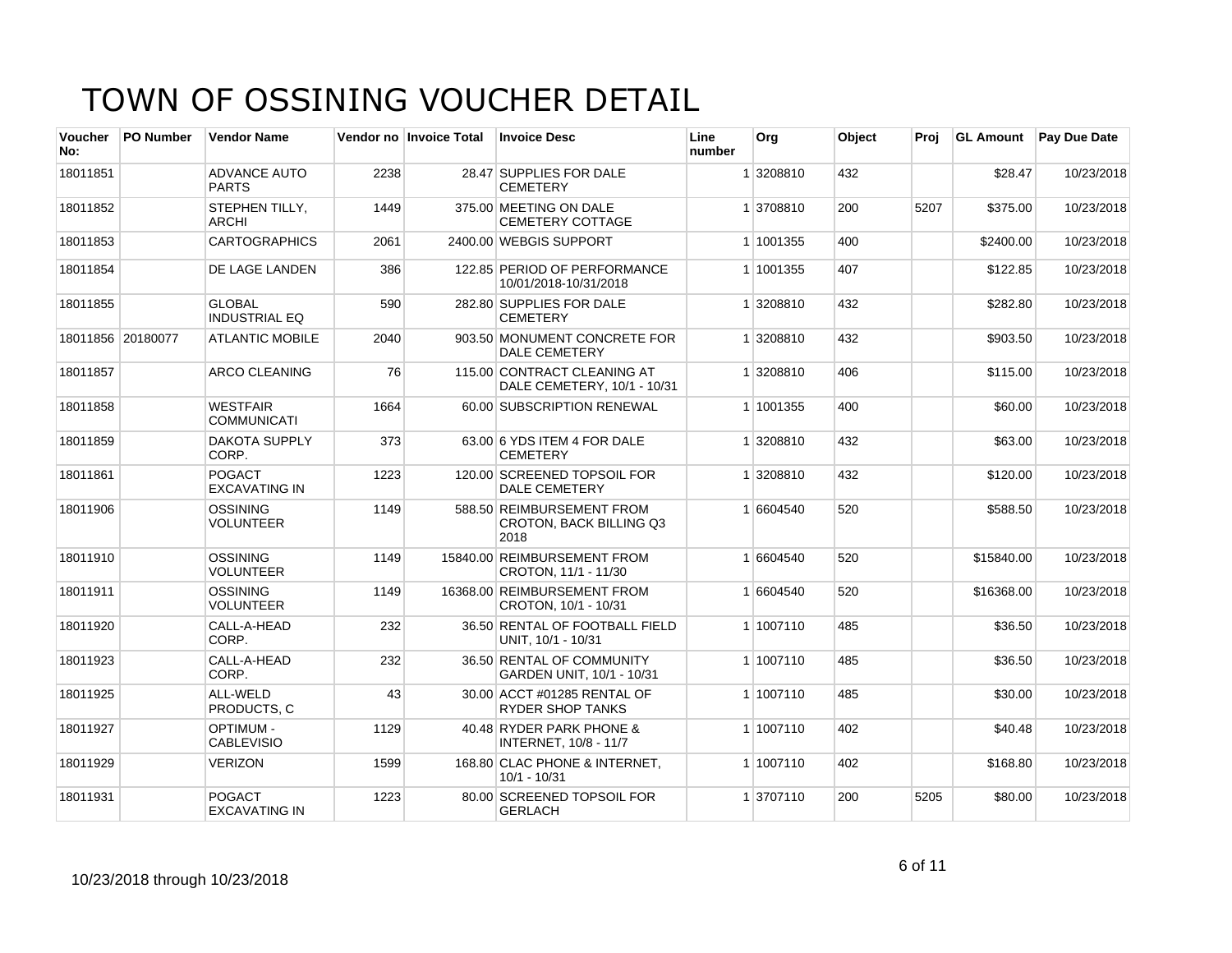| <b>Voucher</b><br>No: | <b>PO Number</b>  | <b>Vendor Name</b>                    |      | Vendor no Invoice Total | <b>Invoice Desc</b>                                                          | Line<br>number | Org       | Object | Proi | <b>GL Amount</b> | <b>Pay Due Date</b> |
|-----------------------|-------------------|---------------------------------------|------|-------------------------|------------------------------------------------------------------------------|----------------|-----------|--------|------|------------------|---------------------|
| 18011933              |                   | <b>EXPANDED SUPPLY</b><br><b>PROD</b> | 1759 |                         | 169.32 SUPPLIES FOR GERLACH<br><b>PAVILLION</b>                              |                | 1 3707110 | 200    | 5205 | \$169.32         | 10/23/2018          |
| 18011935              |                   | <b>EXPANDED SUPPLY</b><br><b>PROD</b> | 1759 |                         | 415.00 SUPPLIES FOR RYDER BACK<br><b>TRAIL</b>                               |                | 1 1007110 | 485    |      | \$415.00         | 10/23/2018          |
| 18011937              |                   | <b>CORSI TIRE</b>                     | 344  |                         | 160.50 SPARE FOR ENCLOSED<br><b>TRAILER</b>                                  |                | 1 1007110 | 485    |      | \$160.50         | 10/23/2018          |
| 18011939              |                   | ADVANCE AUTO<br><b>PARTS</b>          | 2238 |                         | 125.96 SUPPLIES FOR TRUCK 23                                                 |                | 1 1007110 | 485    |      | \$125.96         | 10/23/2018          |
| 18011941              |                   | PISCOPIELLO.<br><b>MARCO</b>          | 2668 |                         | 8.50 REIMBURSEMENT FOR<br>TOLLS, 10/9 & 10/10                                |                | 1 1007110 | 411    |      | \$8.50           | 10/23/2018          |
| 18011944              |                   | <b>FREDERICK P.</b><br><b>CLARK A</b> | 541  |                         | 669.75 CEDAR LANE PARK GRANT<br><b>APPLICATION SEQRA</b>                     |                | 1 2001989 | 446    |      | \$334.88         | 10/23/2018          |
|                       |                   |                                       |      |                         |                                                                              |                | 2 1007110 | 446    |      | \$334.87         | 10/23/2018          |
| 18011949              |                   | <b>VILLAGE OF</b><br><b>OSSINING</b>  | 1607 |                         | 148.99 PARKS DEPT GARAGE WATER<br>CHARGES, 6/12 - 9/12                       |                | 1 1007110 | 483    |      | \$148.99         | 10/23/2018          |
| 18011954              |                   | <b>VILLAGE OF</b><br><b>OSSINING</b>  | 1607 |                         | 272.87 RYDER COMFORT STATION<br>WATER CHARGES, 6/12 - 9/12                   |                | 1 1007110 | 483    |      | \$272.87         | 10/23/2018          |
| 18011955              |                   | THE GAZETTE                           | 1821 |                         | 59.28 CABARET-MAYA RIV. & ADOPT<br>LL 3/2018                                 |                | 1 1001410 | 401    |      | \$59.28          | 10/23/2018          |
| 18011958              |                   | THE GAZETTE                           | 1821 |                         | 38.00 CAB B. MANOR/RFP<br><b>HOMESTEAD POL/PH</b><br><b>CHARGING STATION</b> |                | 1 1001410 | 401    |      | \$38.00          | 10/23/2018          |
| 18011959              |                   | THE GAZETTE                           | 1821 |                         | 46.90 COLL OF TAXES/REPEAT<br><b>COLL OF TAXES</b>                           |                | 1 1001410 | 401    |      | \$46.90          | 10/23/2018          |
| 18011960              |                   | THE GAZETTE                           | 1821 |                         | 39.52 ADOPT LL 2-2018                                                        |                | 1 1001410 | 401    |      | \$39.52          | 10/23/2018          |
| 18011961              |                   | THE GAZETTE                           | 1821 |                         | 351.88 TAX CONDOS/CAB<br>MAYA/CAB/WEST BALL/ADOPT<br>LL7/LL2-18              |                | 1 1001410 | 401    |      | \$351.88         | 10/23/2018          |
| 18011962              |                   | <b>GENERAL CODE</b><br><b>PUBLISH</b> | 571  |                         | 582.48 DUP FINISH & HANDLING<br><b>CODE ANALYSIS</b>                         |                | 1 1001410 | 401    |      | \$582.48         | 10/23/2018          |
| 18011963              |                   | <b>BUSINESS</b><br><b>AUTOMATION</b>  | 220  |                         | 2020.00 ANNUAL SOFTWARE<br>SUPPORT/MAINT FEE                                 |                | 1 1001410 | 407    |      | \$2020.00        | 10/23/2018          |
| 18011964              |                   | STAPLES INC. &<br><b>SUBSI</b>        | 1439 |                         | 53.12 COPYPLUS/ENVELOPES                                                     |                | 1 1001410 | 406    |      | \$53.12          | 10/23/2018          |
|                       | 18011985 20180090 | <b>CASTLE PLUMBING</b><br>& HE        | 269  |                         | 3920.00 BACKFLOW PREVENTER AT<br><b>ENGEL PARK SPRAY PARK</b>                |                | 1 1007110 | 485    |      | \$3920.00        | 10/23/2018          |
| 18012103              |                   | <b>OPTIMUM -</b><br><b>CABLEVISIO</b> | 1129 |                         | 126.54 CABLE SERVICE                                                         |                | 1 3105010 | 201    |      | \$126.54         | 10/23/2018          |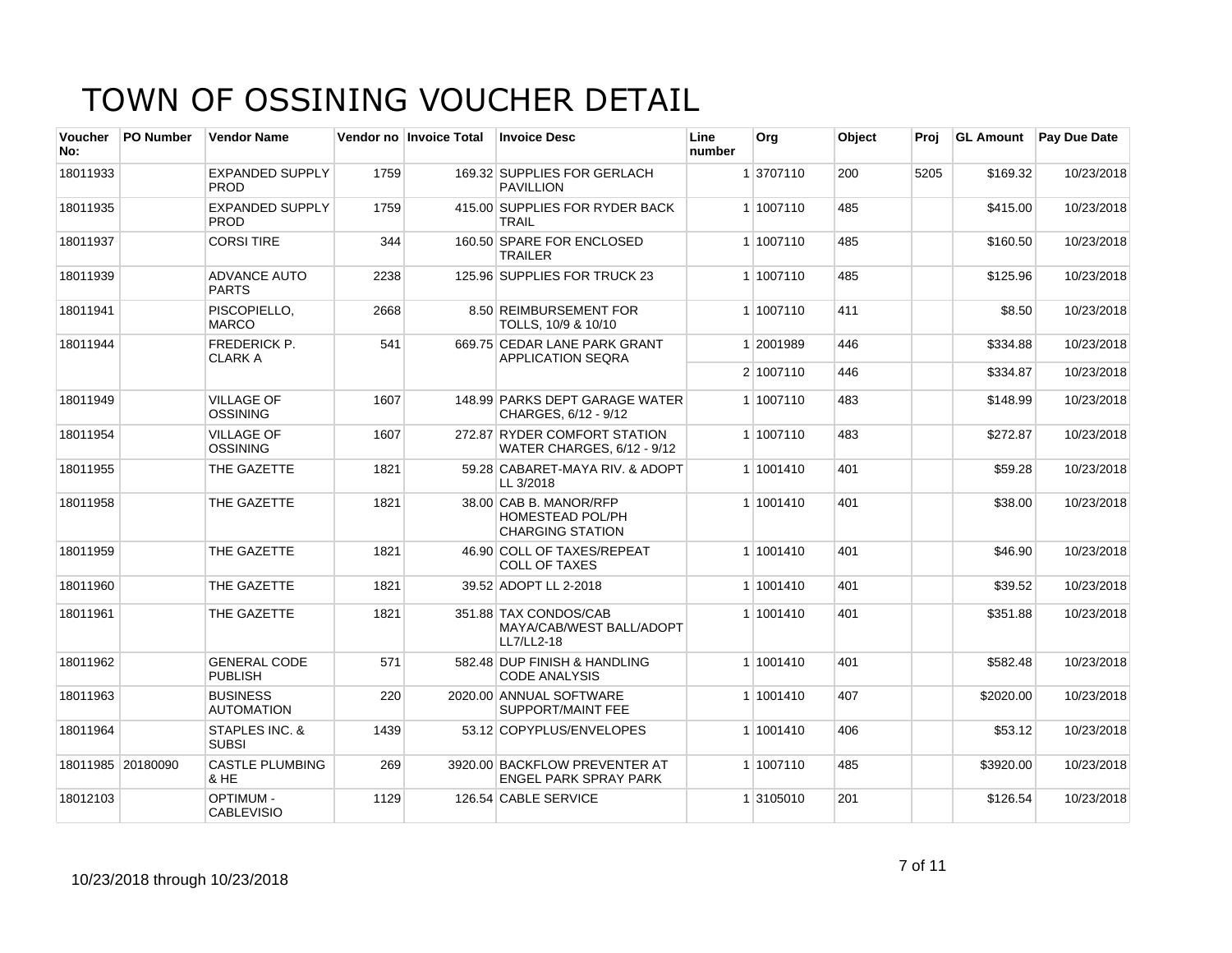| <b>Voucher</b><br>No: | <b>PO Number</b>  | <b>Vendor Name</b>                        |      | Vendor no Invoice Total | <b>Invoice Desc</b>                                         | Line<br>number | Org       | Object | Proi | <b>GL Amount</b> | <b>Pay Due Date</b> |
|-----------------------|-------------------|-------------------------------------------|------|-------------------------|-------------------------------------------------------------|----------------|-----------|--------|------|------------------|---------------------|
| 18012105              |                   | <b>MT. KISCO TRUCK &amp;</b><br>AU        | 1000 |                         | 98.91 FILTERS FOR #91                                       |                | 1 3105130 | 461    |      | \$98.91          | 10/23/2018          |
| 18012106              |                   | <b>MT. KISCO TRUCK &amp;</b><br>AU.       | 1000 |                         | 115.08 #91 #54 #55 #56 OIL STOCK                            |                | 1 3105130 | 461    |      | \$115.08         | 10/23/2018          |
| 18012107              |                   | <b>MT. KISCO TRUCK &amp;</b><br>AU        | 1000 |                         | 450.16 #92 WIPERS STOCK AND<br><b>PARTS</b>                 |                | 1 3105130 | 461    |      | \$450.16         | 10/23/2018          |
| 18012108              |                   | <b>MT. KISCO TRUCK &amp;</b><br>AU        | 1000 |                         | 81.79 SHOP TORCH HOSE                                       |                | 1 3105130 | 461    |      | \$81.79          | 10/23/2018          |
| 18012109              |                   | <b>MT. KISCO TRUCK &amp;</b><br>AU.       | 1000 | 21.30 #52               |                                                             |                | 1 3105130 | 461    |      | \$21.30          | 10/23/2018          |
| 18012110              |                   | <b>MT. KISCO TRUCK &amp;</b><br>AU.       | 1000 |                         | 29.98 #52 BRAKE KIT                                         |                | 1 3105130 | 461    |      | \$29.98          | 10/23/2018          |
| 18012111              |                   | <b>MT. KISCO TRUCK &amp;</b><br>AU.       | 1000 |                         | 139.91 SLACK ADJUSTER #52                                   |                | 1 3105130 | 461    |      | \$139.91         | 10/23/2018          |
| 18012112              |                   | <b>MT. KISCO TRUCK &amp;</b><br>AU        | 1000 |                         | 227.50 #52 2 AUTO SLACK KITS                                |                | 1 3105130 | 461    |      | \$227.50         | 10/23/2018          |
| 18012113              |                   | <b>MT. KISCO TRUCK &amp;</b><br>AU.       | 1000 |                         | 99.90 #52 BRAKE CHAM                                        |                | 1 3105130 | 461    |      | \$99.90          | 10/23/2018          |
| 18012114              |                   | <b>OSSINING LAWN</b><br><b>MOWER</b>      | 1140 |                         | 15.00 BLADE ADAPTER                                         |                | 1 3105140 | 456    |      | \$15.00          | 10/23/2018          |
| 18012115              |                   | <b>OSSINING LAWN</b><br><b>MOWER</b>      | 1140 |                         | 27.00 3 STEEL BLADES                                        |                | 1 3105140 | 456    |      | \$27.00          | 10/23/2018          |
| 18012116              |                   | LEGGIO CORP.                              | 1755 |                         | 911.00 #56 REMOVE DUMP BODY<br><b>CYLINDER ATTACH PARTS</b> |                | 1 3105130 | 461    |      | \$911.00         | 10/23/2018          |
| 18012117              |                   | LEGGIO CORP.                              | 1755 |                         | 942.94 REMOVE WHEEL ASSEMPLY &<br>REPAIR #56                |                | 1 3105130 | 461    |      | \$942.94         | 10/23/2018          |
| 18012118              |                   | <b>PARTSMASTER</b><br><b>DIVISION</b>     | 1937 |                         | 95.07 HAND AND JAB SAW                                      |                | 1 3105130 | 461    |      | \$95.07          | 10/23/2018          |
|                       | 18012119 20180143 | <b>ALL-MAKES PUMP &amp;</b><br><b>MOT</b> | 41   |                         | 8585.00 PUMP COMPLETE                                       |                | 14508120  | 456    |      | \$8585.00        | 10/23/2018          |
| 18012120              |                   | <b>CRYSTAL ROCK</b><br><b>WATER C</b>     | 361  |                         | 62.95 WATER JUGS                                            |                | 1 3105010 | 483    |      | \$62.95          | 10/23/2018          |
| 18012123              |                   | <b>WINZER</b><br><b>CORPORATION</b>       | 1676 |                         | 473.84 HYDRAULIC HOSE RETURN<br><b>TO STOCK</b>             |                | 1 3105130 | 461    |      | \$473.84         | 10/23/2018          |
| 18012124              |                   | <b>WINZER</b><br><b>CORPORATION</b>       | 1676 |                         | 449.15 HYDRAULIC FITTINGS AND<br><b>FASTENERS RESTOCK</b>   |                | 1 3105130 | 461    |      | \$449.15         | 10/23/2018          |
| 18012126              |                   | <b>WINZER</b><br><b>CORPORATION</b>       | 1676 |                         | 328.70 ALL RESTOCK                                          |                | 1 3105130 | 461    |      | \$328.70         | 10/23/2018          |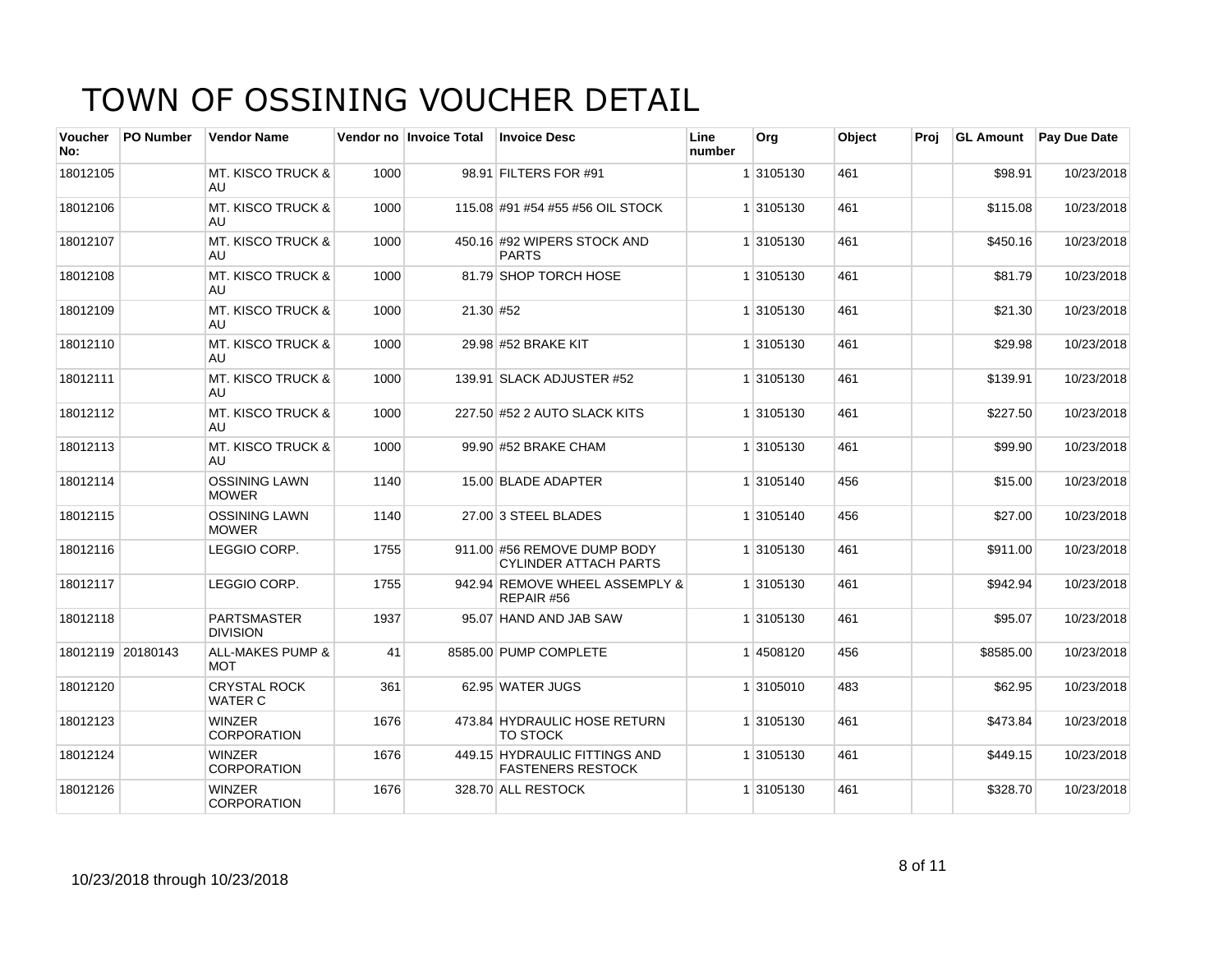| <b>Voucher</b><br>No: | <b>PO Number</b>  | <b>Vendor Name</b>                    |      | Vendor no Invoice Total | <b>Invoice Desc</b>                                                           | Line<br>number | Org       | Object | Proj | <b>GL Amount</b> | <b>Pay Due Date</b> |
|-----------------------|-------------------|---------------------------------------|------|-------------------------|-------------------------------------------------------------------------------|----------------|-----------|--------|------|------------------|---------------------|
| 18012128              |                   | <b>WINZER</b><br><b>CORPORATION</b>   | 1676 |                         | 231.36 PIPE FITTING STOCK AND<br>QUICK CONNECT                                |                | 1 3105130 | 461    |      | \$231.36         | 10/23/2018          |
| 18012129              |                   | <b>TOWN OF</b><br><b>CORTLANDT</b>    | 1529 |                         | 2113.29 NORTHERN TIER RECYCLING<br><b>TRANSFER STATION</b>                    |                | 1 6508160 | 524    |      | \$2113.29        | 10/23/2018          |
| 18012139              |                   | LEGGIO CORP.                          | 1755 |                         | 585.72 REMOVE AND REPLACE<br><b>SLACK ADJUSTER TIE ROD</b><br><b>ALIGN FR</b> |                | 1 3105130 | 461    |      | \$585.72         | 10/23/2018          |
| 18012145              |                   | <b>CON EDISON</b><br><b>CORPORATE</b> | 319  |                         | 34.14 POND VIEW LANE PUMP                                                     |                | 14508120  | 456    |      | \$34.14          | 10/23/2018          |
| 18012149              |                   | <b>EXPANDED SUPPLY</b><br>PROD        | 490  |                         | 960.00 BEAM GUIDE RAILS-<br><b>RECYCLED</b>                                   |                | 1 3105110 | 432    |      | \$960.00         | 10/23/2018          |
|                       | 18012151 20180144 | ARKEL MOTORS<br>INC.                  | 79   |                         | 2376.34 PARTS FOR TRUCK#56                                                    |                | 1 3105130 | 461    |      | \$2376.34        | 10/23/2018          |
| 18012152              |                   | <b>ARKEL MOTORS</b><br>INC.           | 79   |                         | 652.74 #52 CHAMBER BR<br><b>ADJUSTERS</b>                                     |                | 1 3105130 | 461    |      | \$652.74         | 10/23/2018          |
| 18012156              |                   | <b>ARKEL MOTORS</b><br>INC.           | 79   |                         | 608.77 ROD ASSY #56                                                           |                | 1 3105130 | 461    |      | \$608.77         | 10/23/2018          |
| 18012158              |                   | <b>UNIFIRST</b><br><b>CORPORATION</b> | 1556 |                         | 60.70 GARAGE RAGS                                                             |                | 1 3105132 | 432    |      | \$60.70          | 10/23/2018          |
| 18012160              |                   | <b>UNIFIRST</b><br><b>CORPORATION</b> | 1556 |                         | 60.70 GARAGE RAGS                                                             |                | 1 3105132 | 432    |      | \$60.70          | 10/23/2018          |
| 18012162              |                   | <b>UNIFIRST</b><br><b>CORPORATION</b> | 1556 |                         | 60.70 GARAGE RAGS                                                             |                | 1 3105132 | 432    |      | \$60.70          | 10/23/2018          |
| 18012164              |                   | <b>UNIFIRST</b><br><b>CORPORATION</b> | 1556 |                         | 60.70 GARAGE RAGS                                                             |                | 1 3105132 | 432    |      | \$60.70          | 10/23/2018          |
| 18012165              |                   | <b>ARCO CLEANING</b>                  | 76   |                         | 600.00 MONTHLY CLEANING<br><b>CONTRACT</b>                                    |                | 1 3105010 | 407    |      | \$600.00         | 10/23/2018          |
| 18012166              |                   | AAA EMERGENCY<br><b>SUPPLY</b>        | 13   |                         | 795.00 AIR QUALITY TESTER                                                     |                | 1 3105130 | 461    |      | \$795.00         | 10/23/2018          |
|                       | 18012169 20180154 | SHERWOOD &<br><b>TRUITT</b>           | 2228 |                         | 3500.00 USED VAC-ALL BLOWER<br><b>HOUSING UN</b>                              |                | 1 3105130 | 461    |      | \$3500.00        | 10/23/2018          |
| 18012170              |                   | <b>SULLIVAN, ARTHUR</b><br>R.         | 2904 |                         | 242.50 RETURN UNCLAIMED BAIL<br>7/17                                          |                | 1 100026  | 2620   |      | \$242.50         | 10/23/2018          |
| 18012171              |                   | <b>GENERAL CODE</b><br><b>PUBLISH</b> | 571  |                         | 2466.67 MUNICITY SOFTWARE                                                     |                | 1 2003620 | 407    |      | \$2466.67        | 10/23/2018          |
| 18012172              |                   | <b>CORELOGIC</b>                      | 339  |                         | 39572.33 2018/19 SCH TAX REFUNDS<br><b>OVERPMTS</b>                           |                | 1 100     | 0690   |      | \$39572.33       | 10/23/2018          |
| 18012173              |                   | LERETA CORP.                          | 837  |                         | 6333.69 2018/19 SCH TAX REFUND OF<br><b>OVERPMT 33 PINE RD</b>                |                | 1 100     | 0690   |      | \$6333.69        | 10/23/2018          |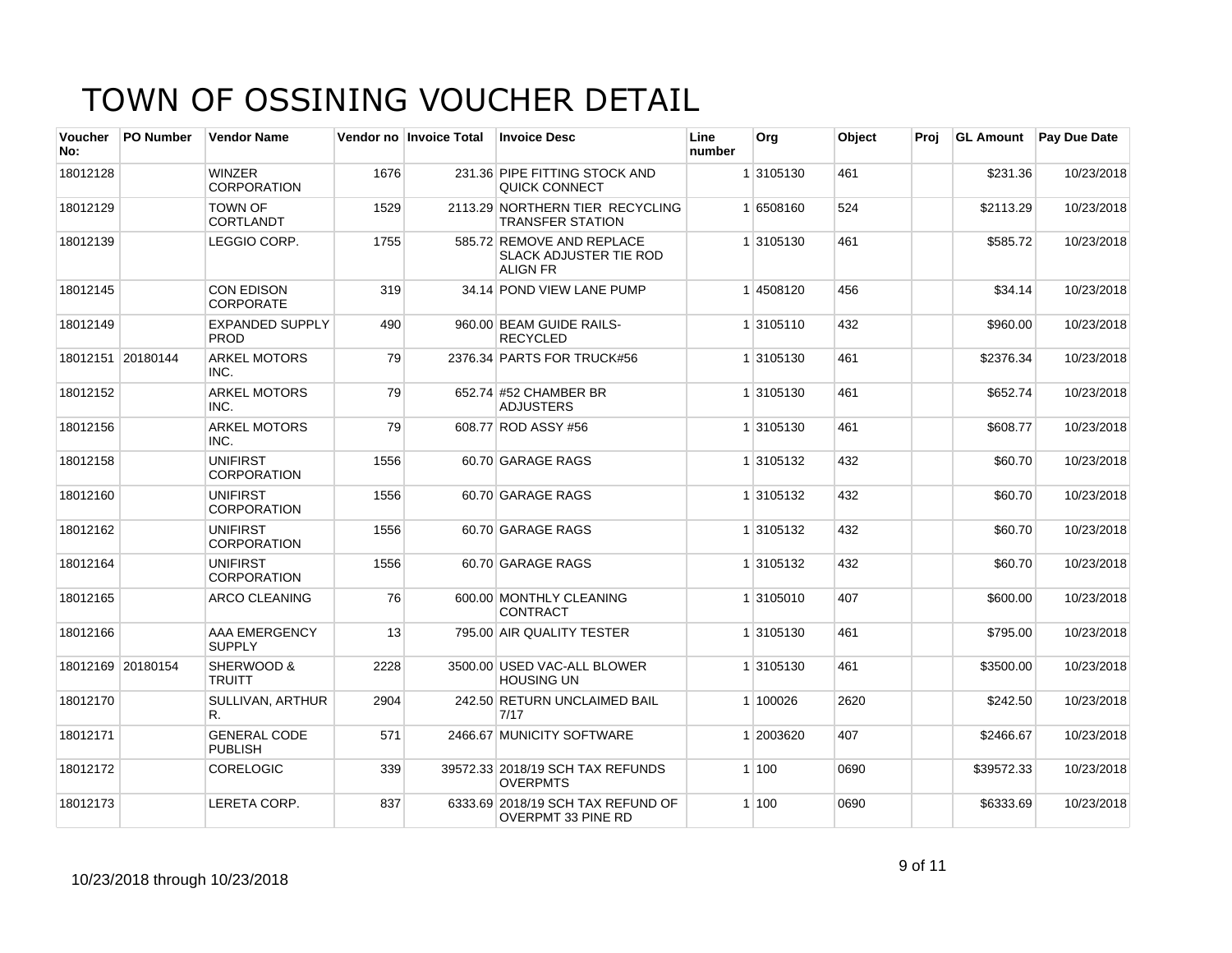| <b>Voucher</b><br>No: | <b>PO Number</b> | <b>Vendor Name</b>                    |      | Vendor no Invoice Total | <b>Invoice Desc</b>                                                     | Line<br>number | Org       | Object | Proj | <b>GL Amount</b> | <b>Pay Due Date</b> |
|-----------------------|------------------|---------------------------------------|------|-------------------------|-------------------------------------------------------------------------|----------------|-----------|--------|------|------------------|---------------------|
| 18012174              |                  | SHANLY, MARY S                        | 2905 |                         | 15251.87 2018/19 REFUND SCH TAX<br><b>OVERPMT 245 CENTRAL DR</b>        |                | 1 100     | 0690   |      | \$15251.87       | 10/23/2018          |
| 18012175              |                  | CHAUDHARY,<br><b>HARSH</b>            | 2906 |                         | 81.79 2018/19 SCH TAX RFND<br><b>OVERPMT 68 BRIARBROOK</b><br><b>DR</b> |                | 1 100     | 0690   |      | \$81.79          | 10/23/2018          |
| 18012176              |                  | <b>INDRIOLO, JOANNE</b>               | 2907 |                         | 143.12 2018/19 RFND SCH TAX<br>OVERPMT 40 CANDLEWOOD<br>СT              |                | 1 100     | 0690   |      | \$143.12         | 10/23/2018          |
| 18012177              |                  | <b>BELVEDERE.</b><br><b>RICHARD F</b> | 2908 |                         | 92.07 2018/19 RFND SCH TAX<br><b>OVERPMT 15 RIDGEVIEW CT</b>            |                | 1 100     | 0690   |      | \$92.07          | 10/23/2018          |
| 18012178              |                  | <b>VOURLIOTIS.</b><br><b>MICHELE</b>  | 2909 |                         | 34.82 2018/2+ RFND SCH TAX<br><b>OVERPMT 12 COPLEY CT</b>               |                | 1 100     | 0690   |      | \$34.82          | 10/23/2018          |
| 18012179              |                  | <b>GREEN, JOHN</b>                    | 2910 |                         | 39.63 2018/19 RFND SCH TAX<br><b>OVERPMT 22 FULLER RD</b>               |                | 1 100     | 0690   |      | \$39.63          | 10/23/2018          |
| 18012180              |                  | <b>SIERRA, AGUSTIN</b>                | 2911 |                         | 4266.53 2018/19 RFND SCH TAX<br><b>OVERPMT 183 CEDAR LN</b>             |                | 1 100     | 0690   |      | \$4266.53        | 10/23/2018          |
| 18012181              |                  | <b>GRZAN, INGRID</b>                  | 2912 |                         | 1231.91 2018/19 RFND SCH TAX<br>OVERPMT 123 WOODS<br><b>BROOKE CIRC</b> |                | 1 100     | 0690   |      | \$1231.91        | 10/23/2018          |
| 18012183              |                  | SAM ZEE MOI,<br><b>PATRICK</b>        | 2913 |                         | 3629.20 2018/19 RFND SCH TAX<br><b>OVERPMT RFND</b>                     |                | 1 100     | 0690   |      | \$3629.20        | 10/23/2018          |
| 18012184              |                  | MAJDALANY,<br><b>GIBRAN</b>           | 2914 |                         | 1293.11 2018/19 RFND SCH TAX<br>OVERPMT 516 KEMEYS CV                   |                | 1 100     | 0690   |      | \$1293.11        | 10/23/2018          |
| 18012187              |                  | <b>FREDERICK P.</b><br><b>CLARK A</b> | 541  |                         | 220.00 CONSULTING SVCS 8/18 THE<br><b>LEARNING EXPERIENCE</b>           |                | 1 3303048 | 0065   |      | \$220.00         | 10/23/2018          |
| 18012188              |                  | <b>FREDERICK P.</b><br><b>CLARK A</b> | 541  |                         | 220.00 CONSULTING SVCS 8/18<br>ARMSTRONG 593 N.STATE RD                 |                | 1 3303045 | 0065   |      | \$220.00         | 10/23/2018          |
| 18012189              |                  | <b>FREDERICK P.</b><br><b>CLARK A</b> | 541  |                         | 176.00 CONSULTING SVCS 8/18<br><b>RAYFORD DAVERNE &amp; SONS</b>        |                | 1 3303043 | 0065   |      | \$176.00         | 10/23/2018          |
| 18012190              |                  | <b>FREDERICK P.</b><br><b>CLARK A</b> | 541  |                         | 2266.00 CONSULTING SVCS 08/18<br><b>VILLAGE WATER TRMNT PLNT</b>        |                | 1 3303050 | 0065   |      | \$2266.00        | 10/23/2018          |
| 18012203              |                  | CAFARELLI,<br><b>VICTORIA</b>         | 2032 |                         | 7.45 REIMBURSEMENT- DOLLAR<br><b>WORLD, HALLOWEEN</b>                   |                | 1 1007550 | 413    |      | \$7.45           | 10/23/2018          |
| 18012207              |                  | CAFARELLI,<br><b>VICTORIA</b>         | 2032 |                         | 78.19 REIMBURSEMENT- STOP &<br><b>SHOP HALLOWEEN</b>                    |                | 1 1007550 | 413    |      | \$78.19          | 10/23/2018          |
| 18012263              |                  | <b>FREDERICK P.</b><br><b>CLARK A</b> | 541  |                         | 1606.00 CONSULTING SVCS SEPT<br>2018 THE LEARNING<br><b>EXPERIENCE</b>  |                | 1 3303048 | 0065   |      | \$1606.00        | 10/23/2018          |